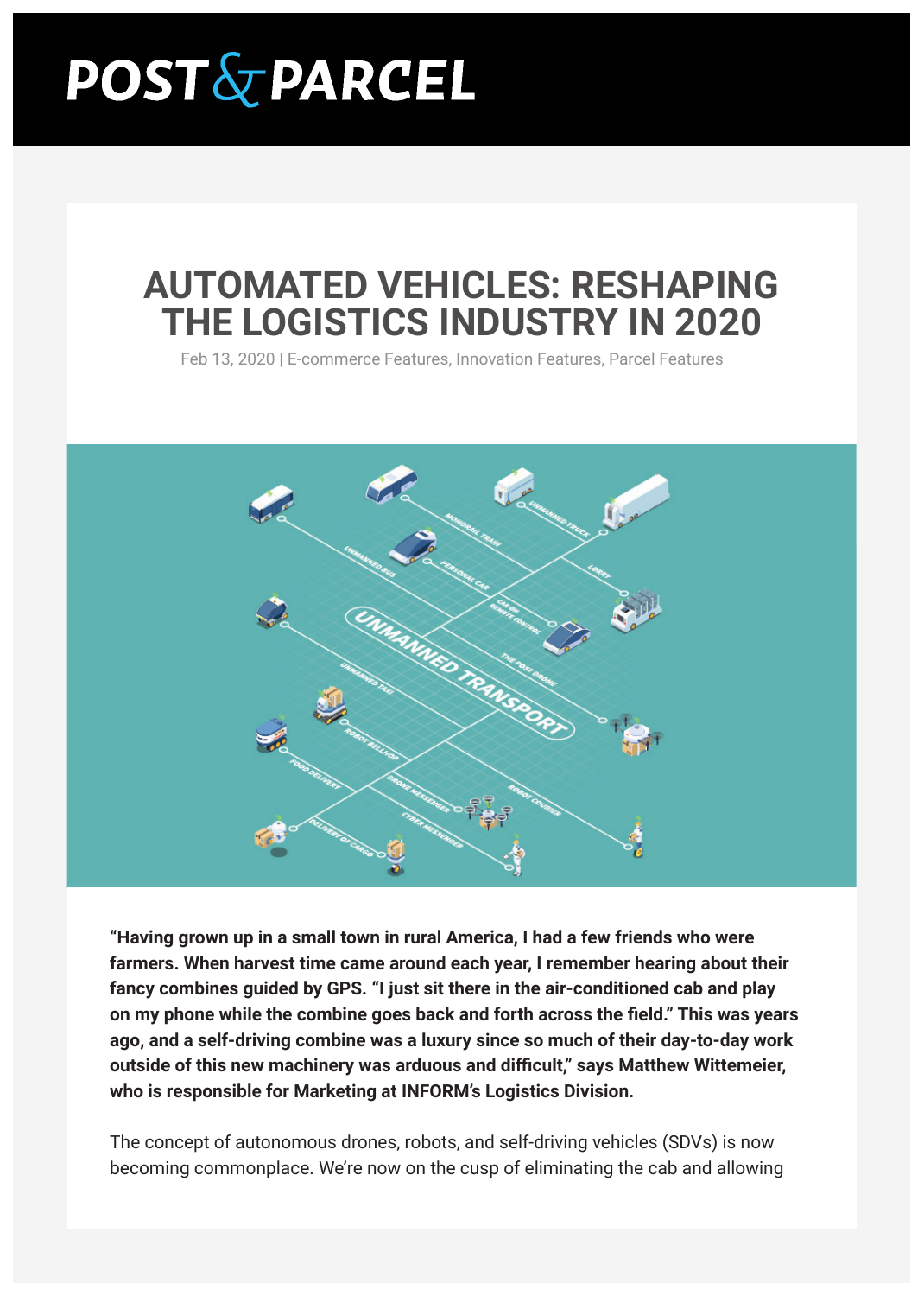the farmer to sit in front of a laptop, tablet, or even use their smartphone to direct the combine. That said, we're about to see a drastic uptick in the amount of capital expenditure and implementation of drone, robotics, and SDV technology across the logistics industry.

Labour shortages, Amazon, luxury convenience, 5G technology, the last mile, and consumer demand for the free delivery of goods within hours are regular discussions across the logistics industry. Underpinning many of these discussions is also the broader Industry 4.0 one: the automation of services by robots and AI technologies. In 2017, INFORM put together a three-part blog series titled Drones, Robots and Selfdriving vehicles: Reshaping the Logistics Industry which was also published in the 2018 book Exploring New Frontiers: Reshaping the Postal Industry.

Now, three years on from the first release of that series, we've taken the time to dust it off and look at what's changed around these automated technologies and what the near future might look like for them. Again, for the sake of this discussion, we'll continue to focus on three categories of automated vehicles: unmanned aerial vehicles (UAVs, aka drones), land-based small vehicles (robots), and automotive self-driving vehicles (SDV).

#### **Drones**

According to a study from PwC from 2017, the market for drone technology was estimated to reach \$127 billion in 2020, not including military uses. Since this report was completed, we've seen the FAA continue to design regulations for Unmanned Traffic Management (UTM) and companies incorporate drones into their operations for their usability in numerous settings as a subsequent result of improvement in cameras, battery life, sensors, communication, and other component technologies. In a recent CBInsights report, the use of drones wasn't limited to logistics providers either, with the list featuring names like Alphabet (Google), IBM, Apple, GE, and the BBC joining the likes of Amazon, FedEx, DHL, and UPS, just to name a few.

Among the logistics operators, Amazon is still the loudest drone advocate with tangible commercial services in place. In 2019, we saw Amazon deliver more packages via its Prime Air service. If you're not familiar with Prime Air, it touts delivery in 30 minutes or less for packages weighing less than 2.25 kg (5 lbs.) and within a 24 km (15 mi) range of the Washington, D.C. area. In the same year, DHL announced its first fully-automated drone delivery service over the skies of Guangzhou, China. Finally, we covered that UPS trucks will become a mobile hub/landing pad for a counterpart drone to deliver lightweight packages in conjunction with routes to increase efficiency and capacity in our first version of this article two years ago. Since then, UPS has been the first logistics supplier to be fully approved for commercial drone delivery by the FAA in America.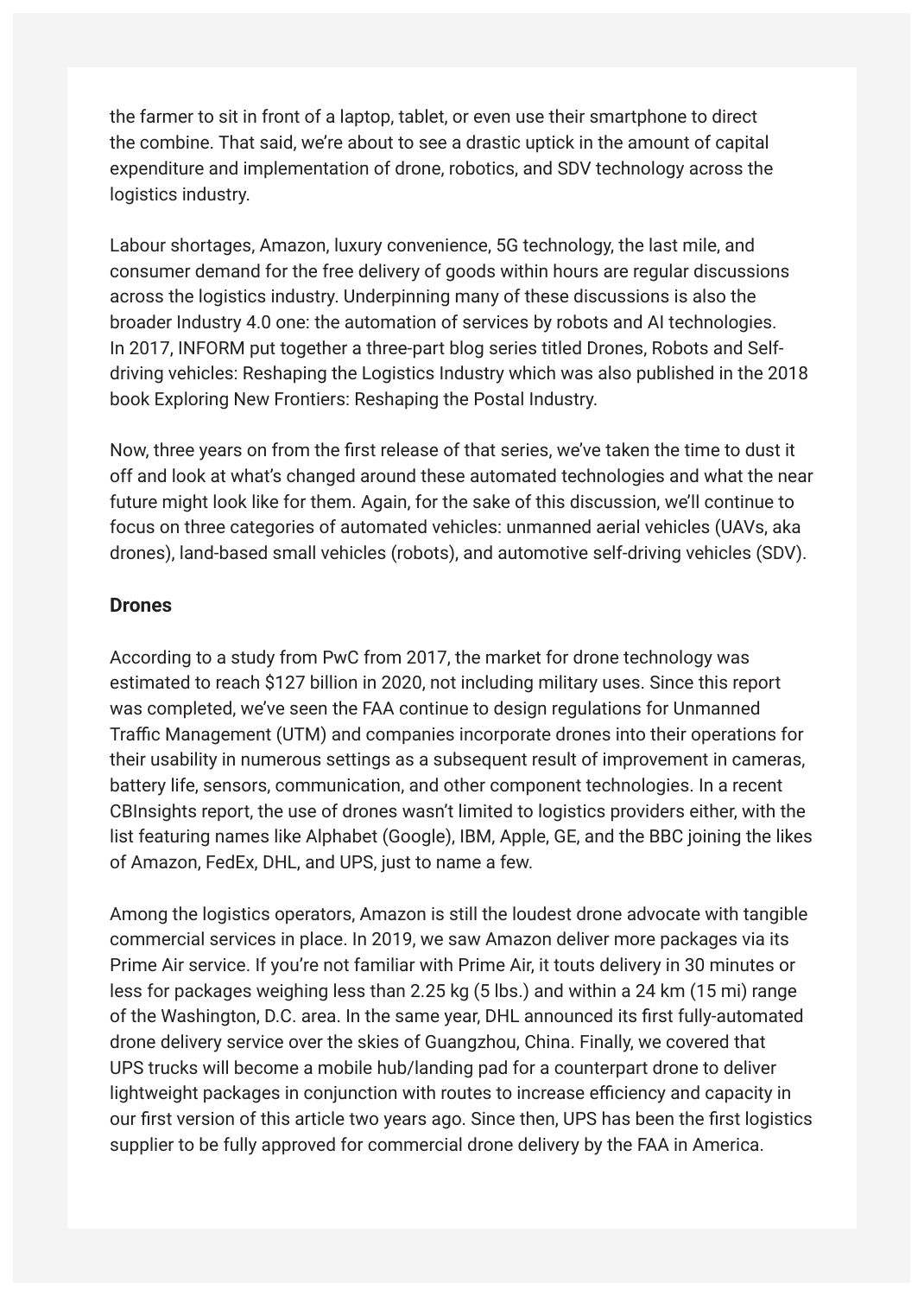Considering the added complication of flight, continuous innovations, developing FAA regulations, and implementation costs, drone technology is still progressing slowly. However, as companies continue to tighten their grip on the value and logistics of effectively utilising drones, we will begin to see more drones moving forward, and with such a broad spectrum of usage applications available, we'd argue that a future where drones are performing small- to medium-scale services, like package or pizza deliveries among others, is no longer a question of "if," but rather a question of "when."

# **Robots**

Robots, on the other hand, seem to have proven themselves on multiple fronts over the past few years demonstrating far greater possibilities than their aerial counterparts. Since land-based robots are not constrained by the limitations of sustained flight and associated payload weight restrictions, their application areas are considerably broader. Labour shortages being experienced across the globe are also providing a major opportunity for implementing robotics of all shapes and sizes to support the manufacturing, order fulfillment, and warehouse operations of logistics providers around the globe – we'll skip the Industry 4.0 (aka "Fourth Industrial Revolution") lesson for now.

Since 2017, we've seen the development of 5G (high-speed, high-reliability, mobile networks) and SLAM technology along with increasingly sophisticated WMS and OMS (Warehouse and Order Management) systems. Robots can now co-op with human counterparts to support and optimise functions for order fulfillment and inventory management across a company's manufacturing and distribution portfolio. The data bridge between consumer and retailer has now become seamless, which allows for orders coming in to be optimised and to reroute a robot's path through the warehouse in real-time. In some cases, robots completely take over functions that humans used to complete or alert the human to the next pick (e.g., picking SKUs for order fulfillment, replenishment, etc.) which has allowed for more efficient use of warehouse space.

A few years ago, there was a lot of discussion around the elimination of jobs similar to the plight of John Henry (i.e., "man vs. machine"). However, robots seem to have become more of a sidekick filling in the gaps that were previously subject to human error. According to a study completed by the UC Berkeley Labour Centre, displacement of workers will vary across companies experimenting with robotics, but will not drastically impact the industry in the short- or medium-term. In fact, the robots may serve to intensify workers' day-to-day activity since the robots will be optimising workers' activities and routes in the warehouse to fulfill orders more efficiently, resulting in increased worker activity.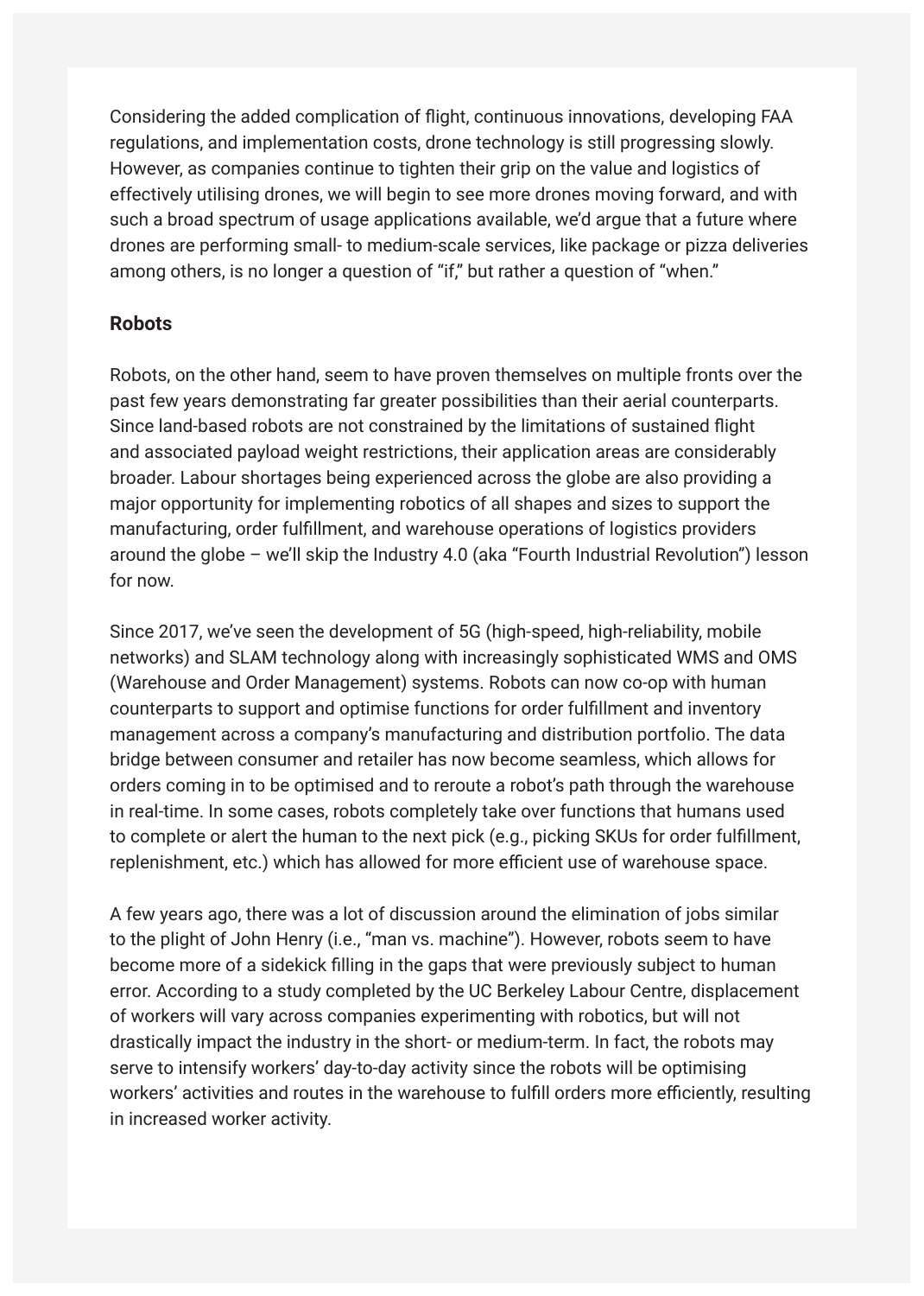The study went on to say, "With continued growth in demand, aggregate employment levels in the warehousing industry will likely continue to rise over the next five to 10 years. That said, job growth may be tempered by the increased use of labour-saving technologies in e-commerce warehouses in particular, such as autonomous mobile robots, autobaggers and autoboxers, and sensors or RFID tags applied to goods. Honeywell, for example, has developed robotic unloading machines that reduce the offloading time and work in parallel to the role of workers."

The logistics robot market is expected to grow with an 18% compound annual growth rate (CAGR), which equates to roughly 485,000 logistics robots expected to be sold in total from 2019 to 2021. In addition to companies buying robots, we're also seeing companies sprouting up, offering "Robots as a Service" (RaaS). RaaS is where a company sets up and rents out robots to warehouse operators and manufacturers much like you would lease out commercial vehicles or equipment. This especially comes in handy for providers that want to adopt robotics when short-handed on labor during seasonal peaks in activity or simply can't justify the initial investment of purchasing their own.

# **Self-driving Vehicles (SDVs)**

Since we last touched on this sector in 2017, there has been an explosion in demand for self-driving cars by consumers, parcel delivery companies, and shippers globally to take advantage of this technology. Others believe it will save lives in addition to allowing for deliveries to run more efficiently. As such, we've taken the step to divide this category into three sub-sections: SDVs (what you'll find on the road), Automated Yard/Shuttle Trucks (self-driving industrial vehicles you'll find in your depot's yard), and Autonomous Ships (found, well…on the water).

### **SDVs**

Safety is a big driver in the move towards any automated driving technology, SDVs included. In the U.S., the NHTSA estimate that in 2017 there were approximately 91,000 reported crashes involving tired drivers which resulted in as many as 50,000 injuries and nearly 800 deaths. They go on to say, "…there is broad agreement across the traffic safety, sleep science, and public health communities that this is an underestimate of the impact of drowsy driving."

Skilled labour shortages are another significant driver motivating a shift to SDVs. The median age of truck drivers continues to rise around the world. In the U.S. it is now 45 and in Europe, it is 44. Age is also only half of the problem. Attracting and training drivers is also a significant challenge. According to a report from the American Trucking Association (ATA), there are more drivers than ever, but in the U.S., they continue to fall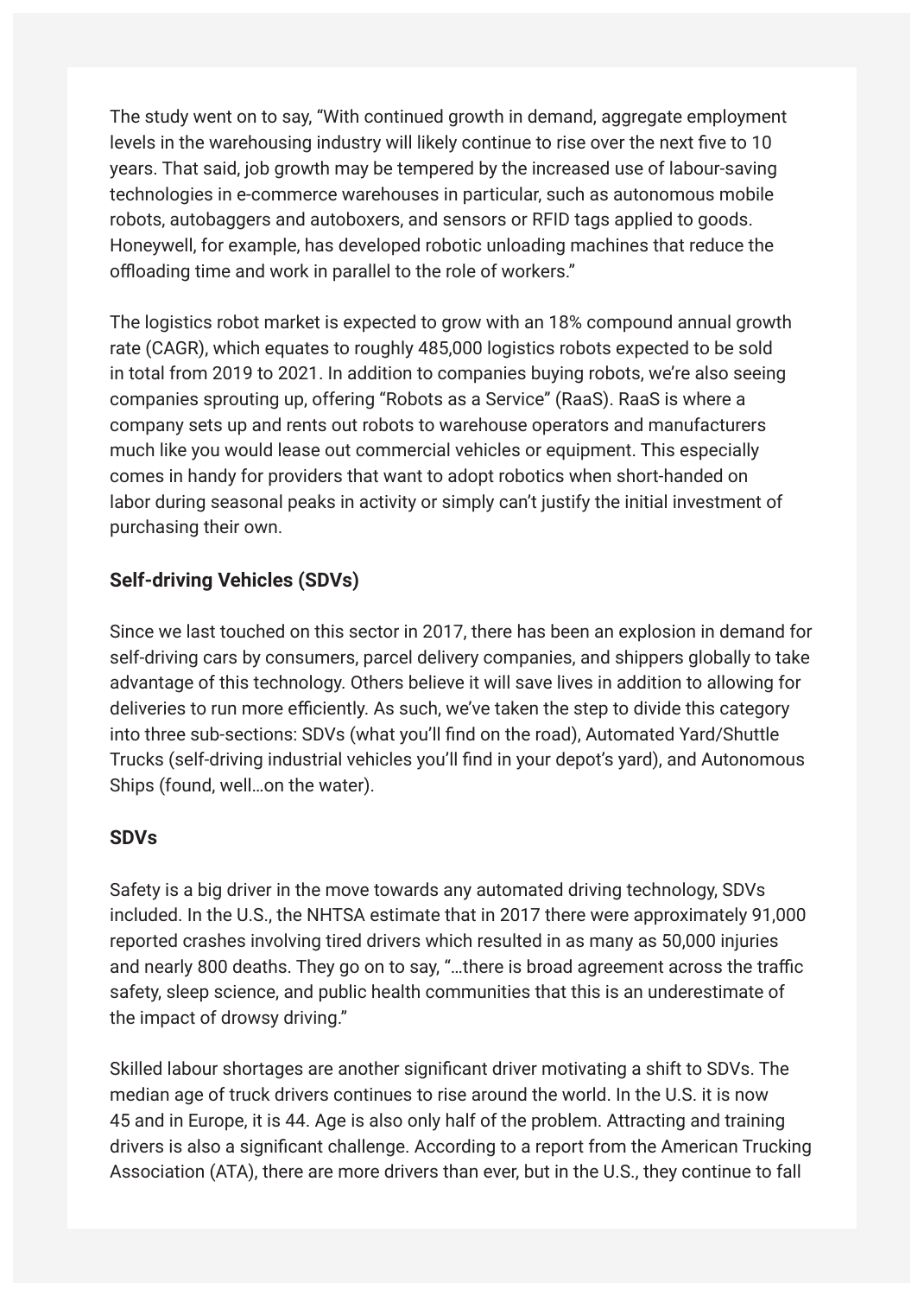short on demand. In Europe, there is a current shortage of drivers by 20% of demand, and this is only estimated to double in the coming years.

When you consider transportation costs equate to roughly 45-55% of all costs across the supply chain (Labour Availability Challenges in Logistics Real Estate – Liz Dunn and John Vitou), it is impossible to ignore the difficulty facing the logistics industry. There is a need for strong solutions. In the U.S., this may come in the form of lowering federal age restrictions to allow adults ages 18-20 to drive Class 8 motor vehicles. But, there is also a huge incentive for companies like Man, Volvo, Sacnia, Daimler, and other manufacturers to come up with more technical solutions like SDVs and Platooning. And, it isn't just suppliers bringing technology to the market. In mid-2019, the U.S. Postal Service started testing autonomous vehicles on runs between Phoenix and Dallas noting that the move comes as a way to constrain operating costs as much as it is to improve safety and efficiency.

# **Automated Yard/Shuttle Trucks**

Most manufacturers agree that to bring a Level 4 (fully autonomous vehicle) to public roads is a medium-term goal, and it requires continuous refinement and further investments in the technology. In general, the controlled environments of internal yards are the perfect location for autonomous trucks to be introduced into logistics operations. In fact, internal logistical operations were one of the first implementations of automated vehicles.

Automated Guided Vehicles, or AGVs, were introduced to the maritime logistics sector in 1993 at ECT's Delta/Sealand Terminal in Rotterdam, The Netherlands. Since then, many maritime terminals around the world have embraced the technology in their broader transitions towards becoming mostly or fully-automated, which in turn has seen the technology improve and the costs reduce. In the past three years, we've seen significant options come into the market.

Just last year, two major players announced automated yard vehicles, and there are multiple Europe-based projects actively testing the feasibility of these solutions. ZF released its ZF Innovation Truck, capable of handling swap bodies (which complemented its existing Automated Terminal Yard Tracktor), and we were also were introduced to the futuristic, fully-electric Volvo Vera for more typical trailer handling. Both are purpose-designed for use in manufacturing and distribution yards, and importantly, both come in at a price that will drive a strong ROI for logistics yard operations. Dachser and the Fraunhofer Institut are testing solutions together in Dortmund, Germany, and the Austrian Post and the Technical University Graz are working together to test autonomous technologies to name just a couple more.